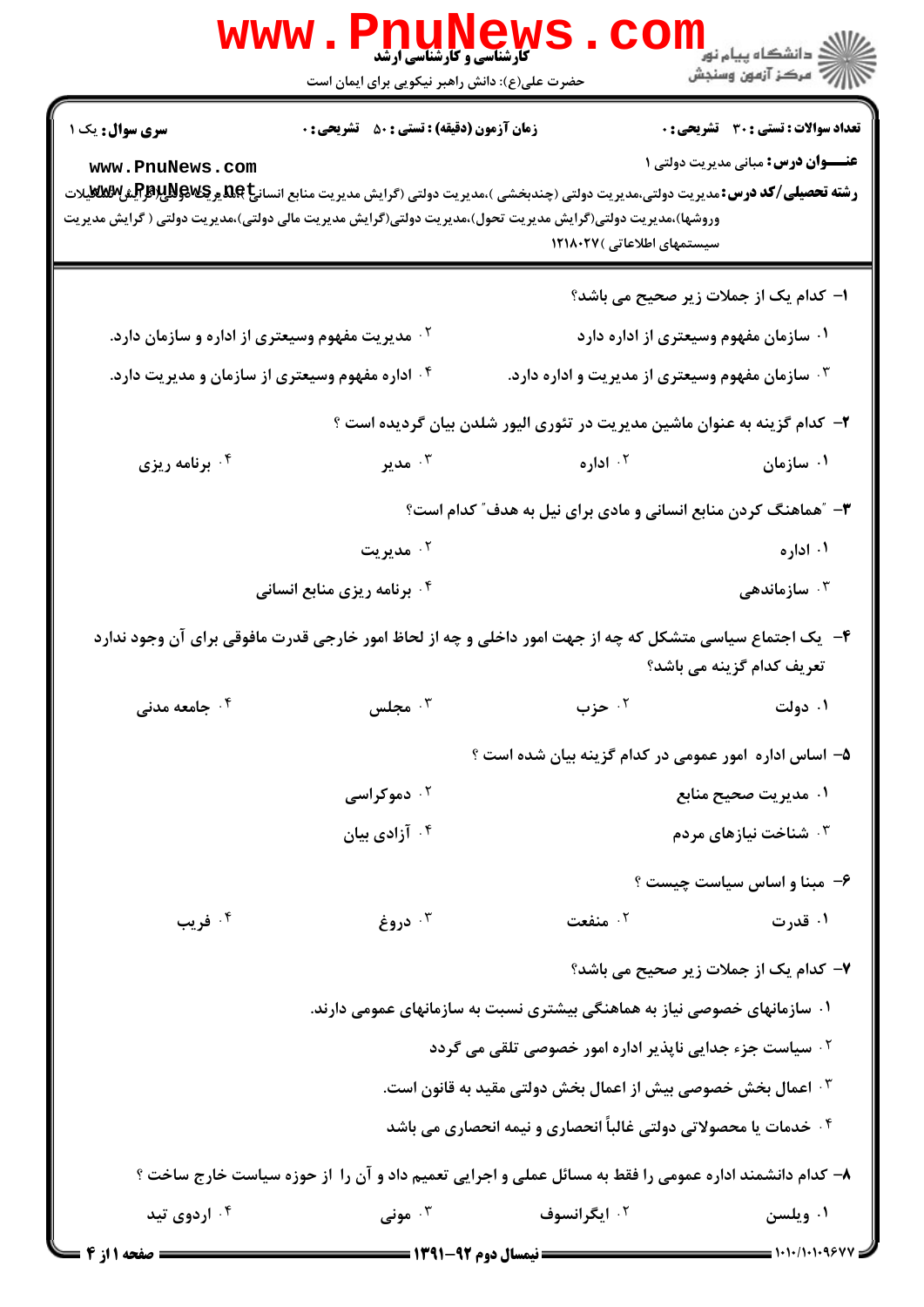|                            | <b>WWW</b><br>PAUNEWS<br><b>5 کارشناسی و کارشناسی ارشد</b><br>حضرت علی(ع): دانش راهبر نیکویی برای ایمان است                                                                                                                                               |                                                                                                            | ر دانشڪاه پيام نور ■<br> /> مرکز آزمون وسنڊش |
|----------------------------|-----------------------------------------------------------------------------------------------------------------------------------------------------------------------------------------------------------------------------------------------------------|------------------------------------------------------------------------------------------------------------|----------------------------------------------|
| <b>سری سوال : ۱ یک</b>     | <b>زمان آزمون (دقیقه) : تستی : 50 ٪ تشریحی : 0</b>                                                                                                                                                                                                        |                                                                                                            | <b>تعداد سوالات : تستی : 30 ٪ تشریحی : 0</b> |
| www.PnuNews.com            | <b>رشته تحصیلی/کد درس:</b> مدیریت دولتی،مدیریت دولتی (چندبخشی )،مدیریت دولتی (گرایش مدیریت منابع انسان <b>ج یک پیچیلاپار پیس کلیلات</b> یلات<br>وروشها)،مدیریت دولتی(گرایش مدیریت تحول)،مدیریت دولتی(گرایش مدیریت مالی دولتی)،مدیریت دولتی ( گرایش مدیریت | سیستمهای اطلاعاتی )۱۲۱۸۰۲۷                                                                                 | <b>عنـــوان درس:</b> مبانی مدیریت دولتی ۱    |
|                            |                                                                                                                                                                                                                                                           | ۹- یافتن و بکار گرفتن سرمایه جزء کدام وظایف در طبقه بندی فایول می باشد ؟                                   |                                              |
| ۰ <sup>۴</sup> مدیریتی     | ا مالی $\cdot$ "                                                                                                                                                                                                                                          | ۰ <sup>۲</sup> حسابداری                                                                                    | ۰۱ تجارتی                                    |
|                            | ∙ا− گرفتن دستورات از تنها یک مقام بالاتر و پاسخگویی در قبال آن شخص توضیح کدام اصل از اصول فایول می باشد ؟                                                                                                                                                 |                                                                                                            |                                              |
| ۰۴ سلسله مراتب             | وحدت فرماندهی $\cdot^{\mathsf{v}}$                                                                                                                                                                                                                        | ۰ <sup>۲</sup> تمرکز                                                                                       | ١. وحدت هدف                                  |
|                            | 11- بررسی های مایو و همکارانش در کارخانه وسترن الکتریک ابتدا برروی کدام عامل صورت گرفت ؟                                                                                                                                                                  |                                                                                                            |                                              |
|                            | ۰ <sup>۲</sup> مسائل روانی                                                                                                                                                                                                                                |                                                                                                            | ۰۱ نور                                       |
|                            | ۰۴ خودشکوفایی کارکنان                                                                                                                                                                                                                                     |                                                                                                            | ۰۳ عوامل اجتماعی                             |
|                            |                                                                                                                                                                                                                                                           | ۱۲– به عقیده چستر بارنارد مهمترین وظیفه اجرایی در سازمان کدام است ؟                                        |                                              |
| هماهنگی $\cdot$ ۴          | کنترل $\cdot^{\mathsf{r}}$                                                                                                                                                                                                                                | <sup>7.</sup> برنامه ریزی                                                                                  | ۰۱ سازماندهی                                 |
|                            |                                                                                                                                                                                                                                                           | ۱۳- کدام یک از گزینه های زیر جزء عوامل بهداشتی در نظریه هرزبرگ می باشد ؟                                   |                                              |
| ۰۴ مقام و منزلت            |                                                                                                                                                                                                                                                           | ا رشد فردی مسلمان استان کاری به موفقیت کاری $\cdot$ استان استان کاری استان کاری $\cdot$ استان کاری $\cdot$ |                                              |
|                            |                                                                                                                                                                                                                                                           | ۱۴- کدام نوع از سیستم ها گرایش به تعادل ایستا و رکود دارد؟                                                 |                                              |
| ۰۴ سیستم اداری             | سیستم مکانیکی $\cdot^{\mathtt{w}}$                                                                                                                                                                                                                        | ۰ <sup>۲</sup> سیستم بسته                                                                                  | ۰۱ سیستم باز                                 |
|                            |                                                                                                                                                                                                                                                           | ۱۵– قوانین مدنی ایران در کدام عصر سیاسی به تصویب رسید ؟                                                    |                                              |
| ۰۴ زندیه                   | بهلوی $\cdot^{\mathsf{r}}$                                                                                                                                                                                                                                | ۰ <sup>۲</sup> قاجاریه                                                                                     | ۰۱ صفویه                                     |
|                            | ۱۶– مهمترین خصیصه دولت پارلمانی ایران در دوره ۱۳۲۰ تا ۱۳۳۲ کدام است ؟                                                                                                                                                                                     |                                                                                                            |                                              |
|                            | ۰ <sup>۲</sup> دخالت خارجیان                                                                                                                                                                                                                              |                                                                                                            | ۰۱ بی ثباتی کابینه ها                        |
|                            | ۰۴ دخالت شاه در کابینه                                                                                                                                                                                                                                    |                                                                                                            | ۰۳ تخصص گرایی کابینه ها                      |
|                            | ۱۷– این نوع ً حکومت ، فرمانروایی گروهی است که از احترامات خاص موروثی بهره مند می باشند؟                                                                                                                                                                   |                                                                                                            |                                              |
| ۰ <sup>۴</sup> اریستوکراسی | ۰ <sup>۳</sup> آنارشی                                                                                                                                                                                                                                     | ۰ <sup>۲</sup> دموکراسی                                                                                    | ۰۱ استبدادی                                  |
|                            | ۱۸– کدام یک از وزرا علاوه بر مسئولیت در مقابل رئیس جمهور و مجلس در برابر شورای عالی قضایی نیز مسئول می باشد؟                                                                                                                                              |                                                                                                            |                                              |
| ۰۴ وزیر امور خارجه         | وزیر دادگستری $\cdot^{\mathsf{\texttt{w}}}$                                                                                                                                                                                                               | <sup>۲.</sup> وزیر اطلاعات                                                                                 | ۰۱ وزیر کشور                                 |
| $= 6.47$ in $=$            |                                                                                                                                                                                                                                                           | $\frac{1}{2}$ (1941-47 and 11 and 2003)                                                                    | = 1.1./1.1.98VV =                            |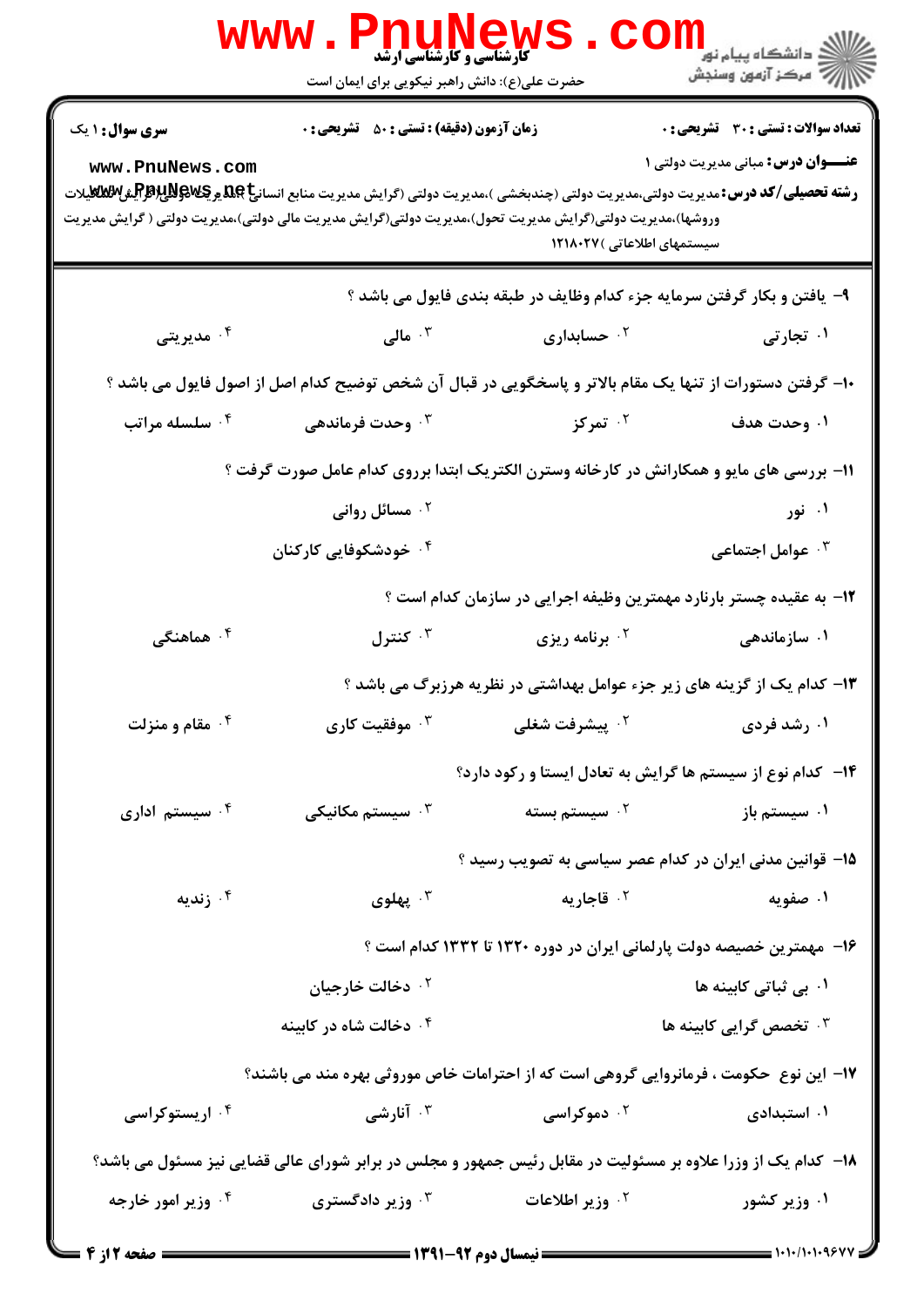|                                                                                                                                                              | <b>www.PnuNew!</b><br><b>کارشناسی و کارشناسی ارشد</b><br>حضرت علی(ع): دانش راهبر نیکویی برای ایمان است |                                                                                                                                                                                                                                                                                             | الاد دانشگاه پيام نور<br>الا دانشگاه پيام نور<br>الا                                      |  |
|--------------------------------------------------------------------------------------------------------------------------------------------------------------|--------------------------------------------------------------------------------------------------------|---------------------------------------------------------------------------------------------------------------------------------------------------------------------------------------------------------------------------------------------------------------------------------------------|-------------------------------------------------------------------------------------------|--|
| <b>سری سوال : ۱ یک</b><br>www.PnuNews.com                                                                                                                    | <b>زمان آزمون (دقیقه) : تستی : 50 ٪ تشریحی : 0</b>                                                     | <b>رشته تحصیلی/کد درس:</b> مدیریت دولتی،مدیریت دولتی (چندبخشی )،مدیریت دولتی (گرایش مدیریت منابع انسان <b>ئ D.R <u>و P</u>y پر MRگلالات</b> یلات<br>وروشها)،مدیریت دولتی(گرایش مدیریت تحول)،مدیریت دولتی(گرایش مدیریت مالی دولتی)،مدیریت دولتی ( گرایش مدیریت<br>سیستمهای اطلاعاتی )۱۲۱۸۰۲۷ | <b>تعداد سوالات : تستی : 30 ٪ تشریحی : 0</b><br><b>عنـــوان درس:</b> مبانی مدیریت دولتی ۱ |  |
|                                                                                                                                                              |                                                                                                        | ۱۹- وظایفی که با هدفها و مقاصد اصلی سازمان ارتباط مستقیم داشته باشند چه نامیده می شوند ؟                                                                                                                                                                                                    |                                                                                           |  |
| ۰۴ وظایف ستادی                                                                                                                                               | ۰۳ وظایف شغلی                                                                                          | ۰ <sup>۲</sup> وظایف سازمانی                                                                                                                                                                                                                                                                | ۰۱ وظایف صف                                                                               |  |
|                                                                                                                                                              |                                                                                                        | <b>۲۰</b> - به عمل کشف مطالعه و ثبت جنبه های مشخص و اسلامی هریک از مشاغل در سازمان چه می گویند ؟                                                                                                                                                                                            |                                                                                           |  |
| ۰ <sup>۴</sup> طبقه بندی مشاغل                                                                                                                               | ۰ <sup>۳</sup> شرح شغل                                                                                 | <sup>۲.</sup> کارشکافی                                                                                                                                                                                                                                                                      | ۰۱ کارراهه                                                                                |  |
|                                                                                                                                                              |                                                                                                        | <b>۳۱</b> – نوعی تغییر کار مستخدم در یک واحد سازمانی است که متضمن افزایش مسئولیت <u>نمی باشد</u> و معمولاً با محدودیت زمانی                                                                                                                                                                 | همراه است؟                                                                                |  |
| ۰ <sup>۴</sup> ماموریت                                                                                                                                       | ۰۳ ترفیع                                                                                               | ۲. جابجایی                                                                                                                                                                                                                                                                                  | ۰۱ انتقال                                                                                 |  |
| ۲۲- بررسی عملیات و فعالیتهای مربوط به چگونگی هزینه های دولت و چگونگی نحوه اداره وجوه و منابع مالی دولت را چه<br>ميگويند؟                                     |                                                                                                        |                                                                                                                                                                                                                                                                                             |                                                                                           |  |
|                                                                                                                                                              | ۰۲ مالیه عمومی                                                                                         |                                                                                                                                                                                                                                                                                             | ۰۱ اقتصاد کلان                                                                            |  |
|                                                                                                                                                              | ۰۴ سیاستهای اقتصادی $\cdot$ ۴                                                                          |                                                                                                                                                                                                                                                                                             | ننظیم بودجه $\cdot$ ۳                                                                     |  |
| ۲۳- براساس کدامیک از اصول بودجه، دولت باید بودجه را بصورت ریز و تفضیل تهیه و تنظیم و به مجلس ارائه کند؟                                                      |                                                                                                        |                                                                                                                                                                                                                                                                                             |                                                                                           |  |
| شاملیت $\cdot$ ۴                                                                                                                                             | ا جامعیت $\cdot$                                                                                       | ۰۲ وحدت                                                                                                                                                                                                                                                                                     | ۰۱ تعادل                                                                                  |  |
| ۲۴- در کدام بخش از لایحه بودجه نکات عمده سیاست مالی پیشنهادی و شرایط اساسی برآوردها مطرح می گردد ؟                                                           |                                                                                                        |                                                                                                                                                                                                                                                                                             |                                                                                           |  |
| ۰۴ مقدمه بودجه                                                                                                                                               | يوستهای بودجه $\cdot^{\textsf{v}}$                                                                     | ۰ <sup>۲</sup> متن لايحه بودجه                                                                                                                                                                                                                                                              | ۰۱ پیام بودجه                                                                             |  |
|                                                                                                                                                              |                                                                                                        | ۲۵- تعیین میزان بدهی قابل پرداخت به موجب اسناد و مدارک اثبات کننده بدهی چه نام دارد؟                                                                                                                                                                                                        |                                                                                           |  |
| ۰۴ تحویل                                                                                                                                                     | ۰۳ تشخیص                                                                                               | ۰۲ تعهد                                                                                                                                                                                                                                                                                     | ۰۱ تسجيل                                                                                  |  |
| ۲۶– اجازه ای است که کتباً بوسیله مقامات مجاز سازمان برای تادیه تعهدات و بدهیهای قابل پرداخت از محل اعتبارات مربوط<br>بعهده ذیحساب در وجه ذینفع صادر می گردد؟ |                                                                                                        |                                                                                                                                                                                                                                                                                             |                                                                                           |  |
| تامین اعتبار $\cdot$ ۴                                                                                                                                       | ۰۳ حواله                                                                                               | اسجيل $\cdot$ ۲ تسجيل $\cdot$                                                                                                                                                                                                                                                               | ۰۱ تشخیص                                                                                  |  |
|                                                                                                                                                              |                                                                                                        | ۲۷– مسئولیت تامین اعتبار در دستگاههای دولتی بعهده کدام مقام مجاز است ؟                                                                                                                                                                                                                      |                                                                                           |  |
|                                                                                                                                                              | <sup>۲ .</sup> رئیس موسسه                                                                              |                                                                                                                                                                                                                                                                                             | ۰۱ خزانه                                                                                  |  |
|                                                                                                                                                              | ۰۴ معاونت مالی - اداری                                                                                 |                                                                                                                                                                                                                                                                                             | ۰۳ ذیحساب                                                                                 |  |
| <b>= صفحه 3 از 4 =</b>                                                                                                                                       |                                                                                                        | <b>ــــ نیمسال دوم ۹۲-۱۳۹۱ ـــــ</b>                                                                                                                                                                                                                                                        | $= 1.1.11.1.9844$                                                                         |  |